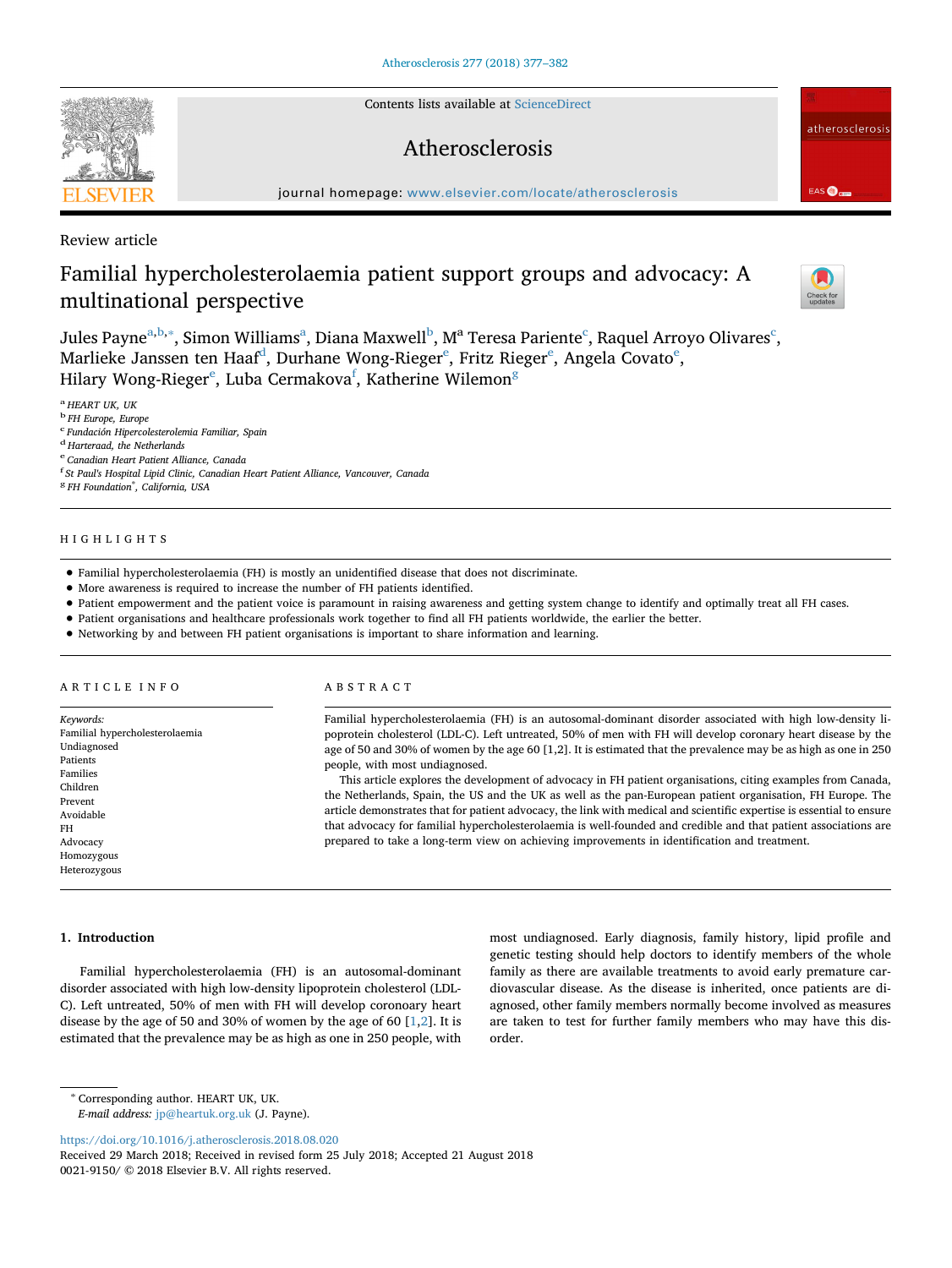*J. Payne et al. Atherosclerosis 277 (2018) 377–382*

This article is based on the work of five patient associations and seeks to illustrate the development of patient groups from an initial support function, focusing on education about the disease, and sharing lifestyle and treatment advice and the gradual evolution towards awareness-raising and subsequently seeking to influence the decisions that lead to early identification and improved treatment. As national influence grows, the effectiveness of coming together as a community where small and larger organisations can benefit from shared experiences becomes apparent, as does interaction with specialists in the medical and research fields. Where a history of patient action exists, a model exists for newer associations to start from a well-informed base.

Despite different health care systems which operate in differing ways, the common goal is to increase awareness of FH and work together with a wide range of health care professionals and other providers to deliver improvements to patient care.

# **2. How patient associations become involved in advocacy**

## *2.1. The story of patient support groups for familial hypercholesterolaemia*

The general story of most FH patient associations is the creation of small voluntary groups of patients and family members, for whom education regarding this genetic disorder is a key focus. Many patients will be anxious, fearful and often angry upon diagnosis, especially as it has implications for families and children. Initial awareness of the disease and a gradual increase in scientific knowledge can and do lead patients to desire to achieve more to ensure early identification, better and more affordable treatment with equality of access.

The shared bond between patients in national associations can take many forms - learning more about the disease and treatments helps ensure informed choices. For others, lifestyle advice on day-to-day living with their condition plays an important social and lifestyle role advice on the importance of diet and exercise in supporting treatment, often via websites and dedicated Facebook pages, or even cookery groups.

At national level, fundraising events by volunteers can emphasise the benefits of healthy lifestyle. Both Ireland's Croí Heart & Stroke Charity and the UK organise participation in the Virgin London Marathon, whilst countries such as Switzerland set targeted distances for running teams in Swiss marathons, allowing a range of volunteers to play their part The FH Foundation<sup>®</sup> organises a "Race for FH" in conjunction with their annual FH awareness campaign that includes a broad public relations campaign and a fundraising component to support the mission and work.

As groups gain in knowledge and confidence, they often seek to improve identification and improvements in availability and cost of treatment. This wider perspective requires obtaining support from decision-making authorities, be they health commissioning bodies or government officials and representatives.

The FH Foundation is a research and advocacy organisation based in the United States that serves as a global resource for healthcare providers and individuals impacted by FH. The FH Foundation started FH Awareness Day on 24 September in 2012. FH Awareness Day is now recognised on a global scale and generates publicity for FH for this highly under-recognised condition. Raising consciousness of the condition helps receptiveness in later discussions with a wider public and decision-makers. The FH Foundation is an integrated partnership of healthcare providers and individuals born with FH.

# *2.2. What does advocacy mean for familial hypercholesterolaemia patients?*

Governments and other decision-makers (at national, EU and supranational level) can affect the lives of FH patients – actually or potentially, positively or negatively. To improve the diagnosis and treatment of FH, members of patient associations need to express in their own words, how the decisions that are made have an impact on the lives of

#### FH patients.

Advocacy involves raising awareness of FH and prioritising the challenges faced within and across national boundaries. Advocacy is about interaction with decision-makers, as they adopt policies and laws relevant to patient groups. These may include government ministers, politicians or government officials in national, regional or local government.

There are various building blocks required to support successful advocacy. These include a foundation of science, accuracy and reliable evidence to engender confidence that existing and novel treatments have been fully validated.

While the internet remains a major source of information for both the public and health care professionals, it can often provide conflicting, misleading, inaccurate and often dangerous information. In order to rebut inaccurate information and 'fake news', in particular regarding cholesterol and the use of statins, patient associations are seeking to develop expertise to provide consistently high-quality information in a way that encourages public trust and supports the work of health care professionals.

The development of scientific material to support early identification of FH includes cascade screening and registries, the latter providing health care professionals and researchers with data for clinical, scientific and policy purposes. From the patient perspective, their role in improving and monitoring the outcome and quality of treatment and in reviewing best practice, becomes a tool for patient advocacy to ensure continued development and improvements are embedded in healthcare policies.

### *2.3. New media as a tool in patient advocacy*

To maximise their reach across boundaries – both national and generational, all FH patient associations use e-media to inform and advise.

In the United Kingdom, HEART UK's website [[3](#page-5-2)] has more than two million visitors a year and also provides a regular e-news both to supporters and to health care professionals.

The FH Europe website is a hub to provide general and easily understood information on the condition for patients - their families, the wider public and decision-makers - and to promote contact with members. Its private member area offers a substantial resource for reference and training material. FH Europe's e-Flash newsletter is issued on a regular basis to provide an overview of FH-related activity to interested parties in patient associations, healthcare professionals and others. Facebook and Twitter also play a part, but it is the personal contact between members that provides the motivation for network activity and can ensure that volunteers are energised.

# *2.4. Screening - the role of patient organisations in the development of a FH cascade screening programme*

# *2.4.1. The example of fundación hipercolesterolemia familiar of Spain*

The Spanish patient association notes that since Familial Hypercholesterolaemia (FH) is the most frequent genetic disorder, which affects 50% of the family members, besides clinical criteria, its final diagnosis should be genetic. It fulfils the WHO criteria for genetic screening: FH is a silent disease, invisible for many people. Its physical signs are not always present (xanthomas 15–20%) especially in the young, and it has serious cardiovascular consequences for young and middle-aged people.

The aim of the Spanish association's contribution to data generation is both to help improve understanding of the FH risk and to support decision-makers at the Spanish Central and Regional level, the latter being one of the purposes of the SAFEHEART nationwide Registry, which is the Spanish FH cohort follow-up study, created and conducted by the Foundation with the collaboration of 28 lipid clinics.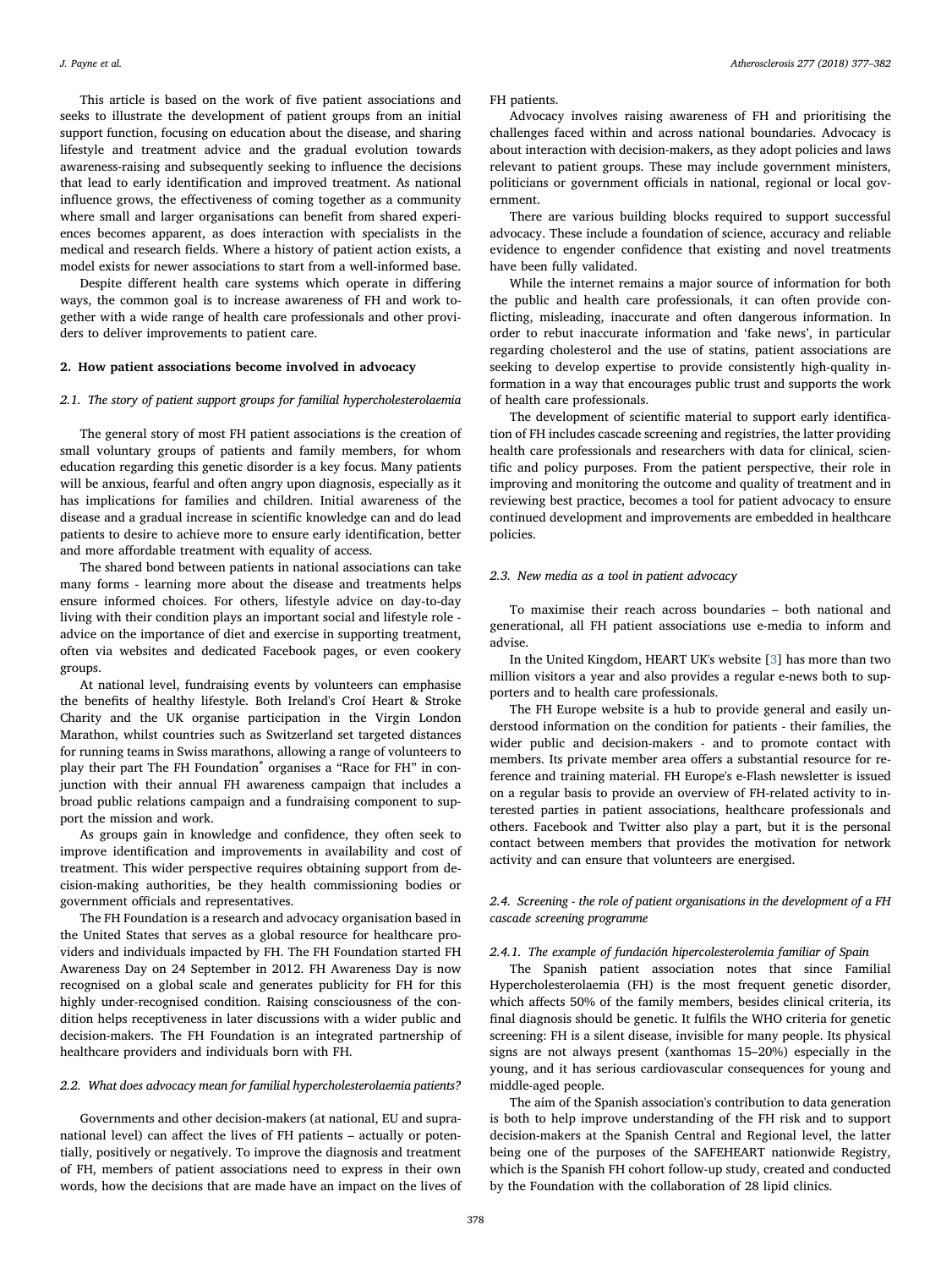*2.4.1.1. The voluntary contribution made by patient associations and the experience acquired is exemplified in Spain's 'Weekend days' work' FH screening programme*. The SAFEHEART Registry started in 2004; growth rate was slow as specialists did not have sufficient time to conduct family cascade screening. The Spanish patient association sought a novel solution and in 2009, the FHF team started delivering family cascade screening themselves.

In Spain, specialists at hospital lipid clinics (the case for most diagnoses), and also doctors in primary care identify Index Cases (IC) by clinical criteria confirmed by DNA test. Once the genetic result is positive, doctors inform the IC and obtain consent for the FHF to trace the family members. Trained personnel contact relatives to explain the importance of early diagnosis since FH is a silent disease with a family history. That is an important information process. Once the specific 'Weekend Days' work' is fixed, the association organises the family tree with the IC: this is followed by an information process to the family members, firstly by means of a phone call, followed by sending written information regarding the whole process.

Fundación Hipercolesterolemia Familiar (FHF) stresses the importance of listening to the patient, as this initial contact is not an easy task. Confidence and trust are key elements that FHF volunteers require, not only from the IC, but also from all the family members whose traits may be quite different. Listening to them is the best way to ensure that the messages have been taken on board. FHF believes that "empathy and complicity are also our best allies to accomplish our task."

*2.4.1.2. How FHF puts screening procedures into practice in 'Weekend days' work'*. On a specific weekend, the FHF team, the IC and family members meet at the hospital where the index cases were identified. Work is carried out on Saturday and Sunday from 8.30am to 2.00pm. In the morning, 4 or 5 doctors, 2 nurses, 3 laboratory technicians, 1 dietitian, and a cascade coordinator will enrol 120 people on average. FHF provides a physical examination, Clinical and Dietitian questionnaires, as well as blood samples, following SAFEHEART requirements, as they will be part of the follow-up Cohort Study.

# *2.4.2. Government-led screening programmes – Netherlands case study*

Until 2013, the Netherlands had a national screening programme for Familial Hypercholesterolaemia. The programme included visiting family members at home. Largely as a result of this programme, 42% of the people with FH were identified  $[4,5]$  $[4,5]$ . However, funding was stopped and the activity ceased, and thus many unidentified FH patients remain.

Harteraad is collaborating with LEEFH [[6](#page-5-5)] (the 'Landelijk Expertisecentrum Erfelijksheidsonderzoek Familiaire Hart-en Vaatziekten' foundation), internists, cardiologists and the Dutch Heart Foundation, to lobby for the reintroduction of family screening for FH [[7](#page-5-6)].

All people with FH and their relatives can ask for, or are being offered, DNA research by their general practitioner. Harteraad has participated in the development of 'consultkaart FH'. With this information chart it helps people to make a well-balanced decision with their doctor to start DNA research on FH in their families, 'yes' or 'no'? This 'con-sultkaart' is based on the international option grids model [\[8\]](#page-5-7).

# *2.5. Registries - development of a predicting risk tool of cardiovascular events on FH patients*

HEART UK promotes the use of a single FH Registry for the UK, to capture all the data for FH families being identified. This system is a pedigree cascade system, which enables information to be shared across hospitals with clear benefits for testing of family members across the country. HEART UK operates a FH Registry Advisory Group, which includes membership from a range of lipidologists, paediatricians and FH nurses. This Registry Advisory Group oversees the governance arrangements for the registry and management of its development, including the relationship with other registers established by

cardiovascular specialist societies.

The foundation of science, accuracy and reliable evidence enables HEART UK to provide solid support for the public and patients, enabling it to play a pivotal role in important key decision-making bodies at a government level, such as NHS England's FH Steering Group chaired by the National Clinical Director for Heart Disease, helping to drive forward FH services and the CVD Collaboration Group and the National Cardiovascular Intelligence Network.

Spain has used Cohort Study data from its SAFEHEART (The SpAnish Familial HypErcHolEsterolaemiA CohoRt STUDy) Registry to develop an equation to estimate the risk of cardiovascular events in FH patients at 5 and 10 years. Although risk factors for atherosclerosis cardiovascular disease (ASCVD) in FH have been described, models for predicting incident ASCVD have been not reported. The Cohort Study is a prospective, open-label, multicentre, long-term follow-up study of a cohort of people with a genetic diagnosis of FH in Spain by the Foundation, conducted with the collaboration of 28 lipid clinics. Grounding details of this equation development procedure were published in 2017 in the prestigious medical journal *Circulation* [\[9\]](#page-5-8).

The use of this innovative application, or App, is intended to help both patients and physician in charge of the care of adult heterozygous FH. The tool is available in its website version, as well as through App ("Fundación Hipercolesterolemia Familiar" and "Safeheart risk equation) for Android and Apple.

FH patient associations have welcomed such developments. To obtain worldwide intelligence on familial hypercholesterolaemia will require a global database, with a framework capable of adapting and harmonising measurements made in different countries and health systems. It is understood that research is ongoing by EAS-FH Studies Collaboration and the US FH Foundation.

The FH Foundation established and operates the CASCADE FH® Registry. Over 5000 patients are currently being followed longitudinally at 37 lipid and cardiovascular academic centres. Within this database, the majority of patients already have established cardiovascular disease with an average FH diagnosis age of 47. The CASCADE FH Registry is a hybrid design, which also includes an Internet based portal that is currently available in Japanese, Spanish, Portuguese, and English. This patient-centric tool allows FH individuals to track key medical metrics longitudinally and provides insights into qualitative issues such as understanding of FH, perceived burden of disease, and extent of family screening. All data is given back to patients in a visual dashboard format to help them track the trajectory of their care. Importantly, a sharable pedigree tool is built into the patient portal to allow individuals to track their own family history and encourage family screening.

### *2.6. Monitoring developments in research*

Equally important to patient associations is being kept abreast of developments which may help identify those at risk and of developments in treatment for existing patients.

# *2.6.1. The development of new therapies for FH patients*

The most significant recent development in treatment of FH is PCSK9 inhibitor therapy. Patient and healthcare professionals alike have been monitoring the outcome of clinical trials and development.

Partnership working with pharmaceutical companies has proven to be a successful model to ensure that the appropriate treatment is given to FH and other lipid patients. However, patient organisations have had to undertake advocacy and engagement to increase the number of patients having access to appropriate treatment.

For example, during the consultation on access to PCSK9 inhibitor therapy, the Canadian Heart Patient Alliance submitted evidence and responded to encourage access to PCSK9 inhibitor therapy to be included in the public drug plan. The Canadian Agency for Drugs and Technology finally approved the medication and the Canadian Heart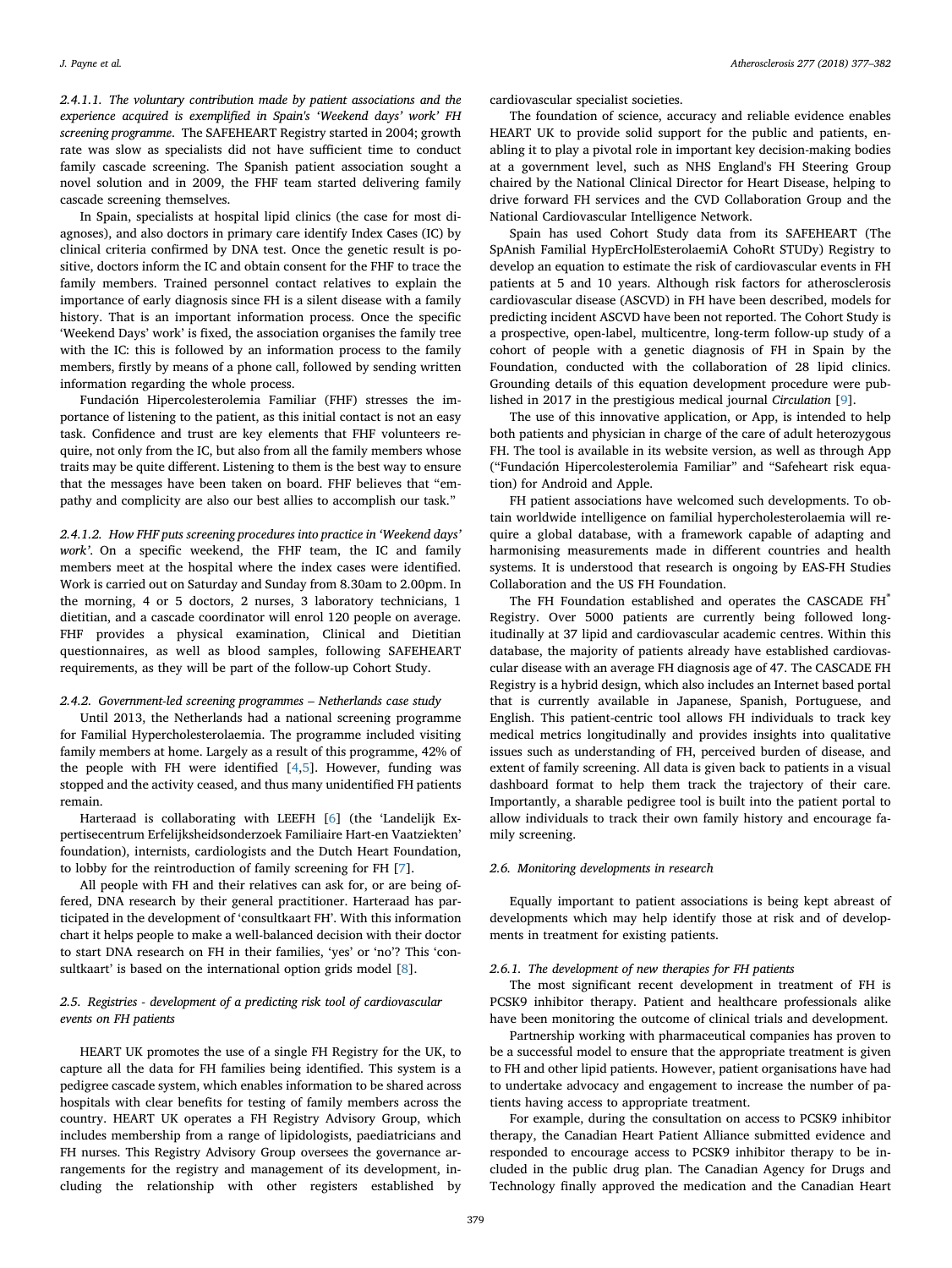Patient Alliance continues to engage with private and public plans to ensure the drug remains available.

In the UK, HEART UK had a pivotal role in arguing for access to PCSK9 inhibitors, after initial reluctance for its approval. Following a comprehensive consultation involving patients and healthcare professionals through its 'say yes to PCSK9' campaign, HEART UK's submission and evidence of the need for innovative medicines helped overturn a decision by NICE (National Institute for Health and Care Excellence), the public body whose published guidelines include the use of health technologies within the NHS and clinical practice.

In the United States, individuals with FH lobbied at Federal Drug Administration hearings for the approval of PCSK9 inhibitors. Using an in-house database that includes laboratory results, medical and procedure claims from over 200 million Americans, the FH Foundation has published a manuscript in *Circulation* detailing potential barriers to access to PCSK9 inhibitors in FH patients. The FH Foundation has also undertaken an educational campaign with major pharmacy benefit managers and insurance companies to improve the process for approval of novel therapies for FH patients.

On 29 June 2018, Lomitapide ('Lojuxta' in the EU) was approved by NHS England's Specialised Commissioning Group for use in England for homozygous FH patients. HEART UK's December 2016 statement on the management of homozygous familial hypercholesterolaemia in the United Kingdom [\[10](#page-5-9)] was instrumental in this development for patients.

## *2.6.2. Developing testing for paediatric cases – the example of the UK*

HEART UK has been championing adopting the child-parent approach presented in Professor David Wald's 2016 paper. This detailed the outcome of research at Queen Mary University of London: testing for cholesterol and FH genetic mutations was carried out on 10,059 children while they were undergoing routine vaccinations in infancy at 92 general practices in England [[11](#page-5-10)]. Forty of the children were found to be FH positive.

HEART UK has contributed to the UK National Screening Committee on this matter. At present all FH cases in the UK are identified starting with an adult, usually aged around mid-50s. Introducing the additional approach of child-parent screening would introduce a constant source of index cases and would also address the inequalities that exist around who and where the cases are identified. HEART UK believes delivered paediatric testing in addition to the adult service will help prevent early heart attacks and enable FH patients to have a normal life expectancy.

#### *2.7. Health advocacy at supra-national level and current constraints*

International bodies are aware of the constraints on national health budgets. A 2011 World Health Organisation (WHO) Bulletin [[12\]](#page-5-11) cited Romanian doctors who declared 'Prevention is better than cure' and recounted the struggles of their under funded health system which focused on treatment rather than prevention.

Under the principle of subsidiarity, European Union member states decide how to deliver and organise their health services: the European Union, however, has certain public health powers under Article 168 of the Treaty for European Union (TFEU) [\[13](#page-5-12)].

The European Commission's Public Health and Food Safety Directorate General has stated that its policies on non-communicable diseases will align with those of the World Health Organisation. It collaborates with the WHO on monitoring of chronic disease risk factors and on its Non-communicable disease (NCD) strategy introduced in 2015. It also collaborates with the Paris-based Organisation for Economic Cooperation and Development (OECD) with regard to the economics of preventions, country profiles and knowledge.

Part of the Commission's strategy is to create a new health policy platform and invite health NGOs to share expertise and country knowledge. FH Europe is currently exploring how to achieve this to promote best practice in paediatric testing. Professor Albert Wiegman of the Netherlands visited Brussels with two FH Europe Trustees in spring 2017. This direct contact opened the door to dialogue with the European institutions and made it possible to present the current results arising from 15 years of studies. These will be published in 2018 and work that is ongoing in the Netherlands, Spain, the Czech Republic and elsewhere points to the benefits of early testing in avoiding premature cardiac events. Cascade screening can then identify family members at risk and FH member associations intend to gather information on the extent to which cascade testing is used in their respective countries.

# *2.8. FH Europe – an umbrella organisation that acts on behalf of national groups and gives patient organisations the tools for advocacy*

FH Europe is an active network of 23 organisations spanning 22 European countries, having been established as recently as 2015 and achieving charitable status in late 2016. It brought together longstanding FH patient organisations, such as HEART UK and new organisations such as the Swiss patient association, founded in 2015.

#### *2.8.1. Development of support group collaboration*

On 20 October 2015, representatives of the fledgling FH Europe patient network attended a meeting in the European Parliament in Brussels to launch a Call to Action on FH. A number of elected representatives, members of the MEP Heart Group, signed their support. A number of FH patient associations met in Gothenburg, Sweden in November to discuss and plan creating a formal FH patient network for Europe.

From the outset, FH Europe set itself some ambitious goals as a focus for member involvement, namely:

- Early identification of FH patients
- Raising awareness of FH amongst health care professionals, the public, decision-makers in policy and clinical commissioning fields
- Sharing best practice, information and success stories
- Supporting the creation and development of new/smaller patient groups
- Campaigning at EU/European level to ensure that there is a Europewide approach

In order to fulfil these aims, more needed to be known about FH treatment in member countries. A brochure published in 2016 set out member associations' aims and objectives. In early 2017 FH Europe produced a 'heat map'; this illustrated the response from member associations to three simple questions regarding the national presence of adult registries, paediatric registries and whether cascade testing was available on a national basis. The results, published on the FH Europe website [[14\]](#page-5-13), reflect the disparate status of treatment across the continent (see Supplementary Figure).

The mix of activities in national associations helps create a cohesive group that can act together to promote awareness of the disease and engage with decision-makers at regional and national level to help improve access to healthcare and reimbursement of treatments.

# *2.9. Case study - the Spanish FH National detection plan*

The Spanish FH National Detection Plan is an ambitious target (pending approval by the health Ministry in 2018).

# *2.9.1. Why is it so important to gain approval?*

Most patients (80%) with FH are still undiagnosed and untreated. This poses a public health problem and therefore a public health challenge. Treatment is often started in the late stages of the disease, which means that most of the patients are underdiagnosed, and attended in Primary care, where GPs' information should be a priority for the health care system. However, neither policies nor support are available since national health care systems are not sufficiently aware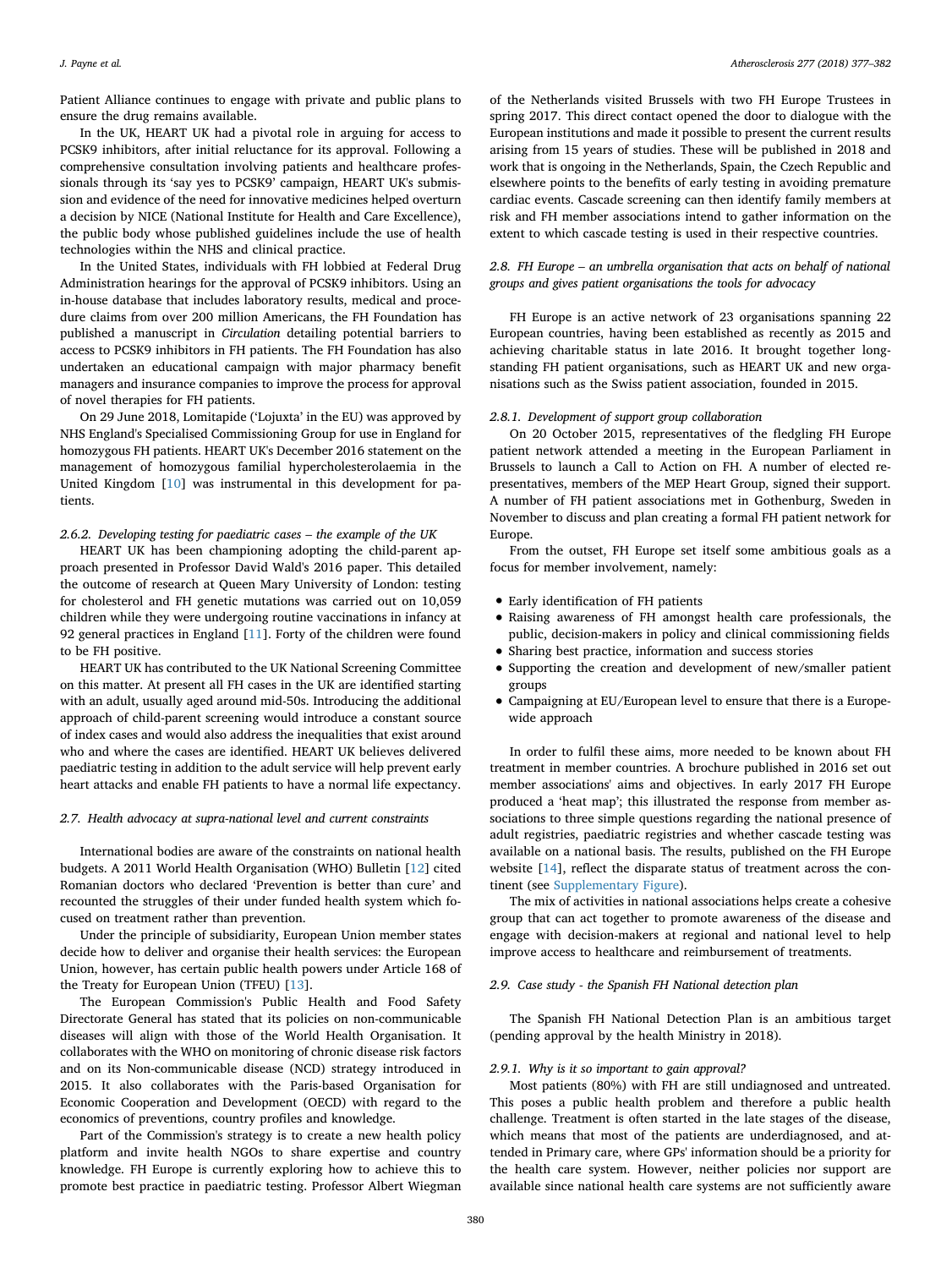## of the problem.

A National Detection Plan for FH with the participation of Specialist and GPs may be the best way for FH patients in Spain to be diagnosed, breaking the main barrier that prevents them from getting the right cardiovascular care. The FHF has been instrumental in bringing a proposal for a National FH Detection Plan not only to the Spanish Health Ministry, but also at regional level.

A National Detection Plan was approved by the Parliament in 2010 and is now a reality in one of the seventeen autonomous regions that comprise Spanish health care since 2008. There has also been a pilot study in Madrid since 2006. However, approval from the Spanish Health Ministry is a mandatory requirement for implementation to take place throughout Spain. Despite Parliament's support for government implementation, the Detection Plan is still pending Health Ministry approval.

On 5th July 2017, FHF was instrumental in bringing the proposal, once again, to the attention of the Health Ministry and also the different regional level authorities in the Spanish Health Ministry. The discussions emphasised the benefits to patient associations of evidence-based arguments, including in this case, two publications which confirm that a Detection FH Plan is always cost-effective [\[15](#page-5-14),[16\]](#page-5-15): The meeting between health care professionals and economic experts, to discuss how Spain can improve outcomes for FH patients resulted in a proposed plan:

- Horizon 10 years (2018–2027)
- Detection of 9000 FH cases per year (2250 IC and 6750 relatives):1 Index Case/3 relatives.
- Total detection could be 90,000 cases at present only 20,000 FH patients have been detected in Spain.

After the presentation, each decision-making body, the Minister, and the majority of high public authorities accepted a compromise to go further with the FH Detection Plan. The date for granting approval is eagerly awaited by FHF.

# *2.10. Case study – the advocacy examples from the UK*

Advocacy with decision makers can take the form of joint meetings between patient representatives, specialists and decision-makers or responses to government and health funding programmes. Patient associations may also set their own targets for the long or short-term priorities and extend influence by involving members of parliaments who are not normally involved in health committees or legislation.

# *2.10.1. Championing familial hypercholesterolaemia*

HEART UK lobbies to keep cardiovascular disease and cholesterol as a top health priority for the British Government and within that, FH is a key condition. The charity was instrumental in getting FH included within the Government Cardiovascular Outcomes Strategy in 2013 and has built on this success to keep the pressure on to establish a national FH cascade testing service with one place to capture the data. Although progress has been observed, it is not as yet a national service. As with the Spanish Detection plan, persistence is required and so the charity is maintaining pressure.

# *2.10.2. Specific targets – a long-term example*

A recent HEART UK campaign theme includes a sensitive area around Death Certificates. HEART UK firmly believes that families should be made aware of an inherited condition so that family members have the option to be tested and life-saving treatment offered. The Royal College of Pathologists has been very supportive of enhancing the training of medical examiners and others so that there is greater awareness of FH. HEART UK is working very closely with them to provide a perspective on FH.

*2.10.3. Case study – establishment of an international classification of disease, tenth edition (ICD-10) code for familia hypercholesterolemia*

Central to the mission of the FH Foundation is taking a systematic approach to addressing the underlying and complex issues that contribute to the lack of diagnosis of FH. This genetic condition puts a significant subset of the population around the world at risk of developing aggressive heart disease or dying during their prime of their lives. The FH population has remained largely invisible as a cause of intergenerational heart disease. In January 2014, the FH Foundation submitted an application and attended a hearing at the Coordination and Maintenance Committee for Medicare and Mediaid Services (CMS) and the Centres for Disease Control and Prevention (CDC). The result was the creation of a distinct ICD-10 code for FH and also one for a family history of FH. In October 2016, E.78.01 was established as the diagnostic code for FH and Z83.42 as the code for Family History of FH.

# *2.10.4. The patients' role in influencing*

HEART UK's patient and supporter network invites patients to share their knowledge and learn more about treatment options, food and lifestyle from clinicians and dietitians. More active patients may become HEART UK ambassadors and are campaigners, awareness raisers and influencers particularly on HEART UK's Patient and Supporter Committee.

During National Cholesterol Month in October 2017, HEART UK held an FH Day of Action [[17\]](#page-5-16) and invited those living with or affected by FH to meet their MPs in the Houses of Parliament to share their experience of their initial diagnosis, accessing services and treatment. Thirty-one MPs attended the event and held discussions with FH patients and families, a number of questions were asked in Parliament, letters and statements asked of the Department of Health and copies of correspondence on FH service development between the Prime Minister and the Secretary of State for Health were sent to HEART UK. One patient ambassador was sufficiently empowered to persuade their local healthcare funding commissioning group to start an FH service.

## **3. Conclusion**

This article illustrates that approaches to familial hypercholesterolaemia patient advocacy vary from country to country and are adapted to respective national healthcare regimes. No one model suits all, as healthcare, governmental and legal systems vary greatly. However, associations benefit from sharing experience and best practice; combining forces within a wider network enables a wide-ranging perspective on the challenges faced at national and pan-European, or international, level. Broader networks represent a harmonised view of patient association aims and are able to offer support to nascent patient support groups across the globe. The patient association can give voice to concerns regarding identification of treatment, treatments and funding and its collaboration with specialist medical and research activity is crucial in ensuring that advocacy is well-founded and grounded within a reliable scientific context. Other disciplines may also be involved, such as in evaluation of socio-economic benefits of patients receiving appropriate treatment at an early age so that they are able to lead active and productive lives.

The benefits of a collaborative approach to advocacy are essential in bringing about the necessary changes to care for and support the FH population around the world. As has been demonstrated above, shared experiences and knowledge can achieve great gains at regional, national and international level.

# **Conflicts of interest**

The authors declared they do not have anything to disclose regarding conflict of interest with respect to this manuscript.